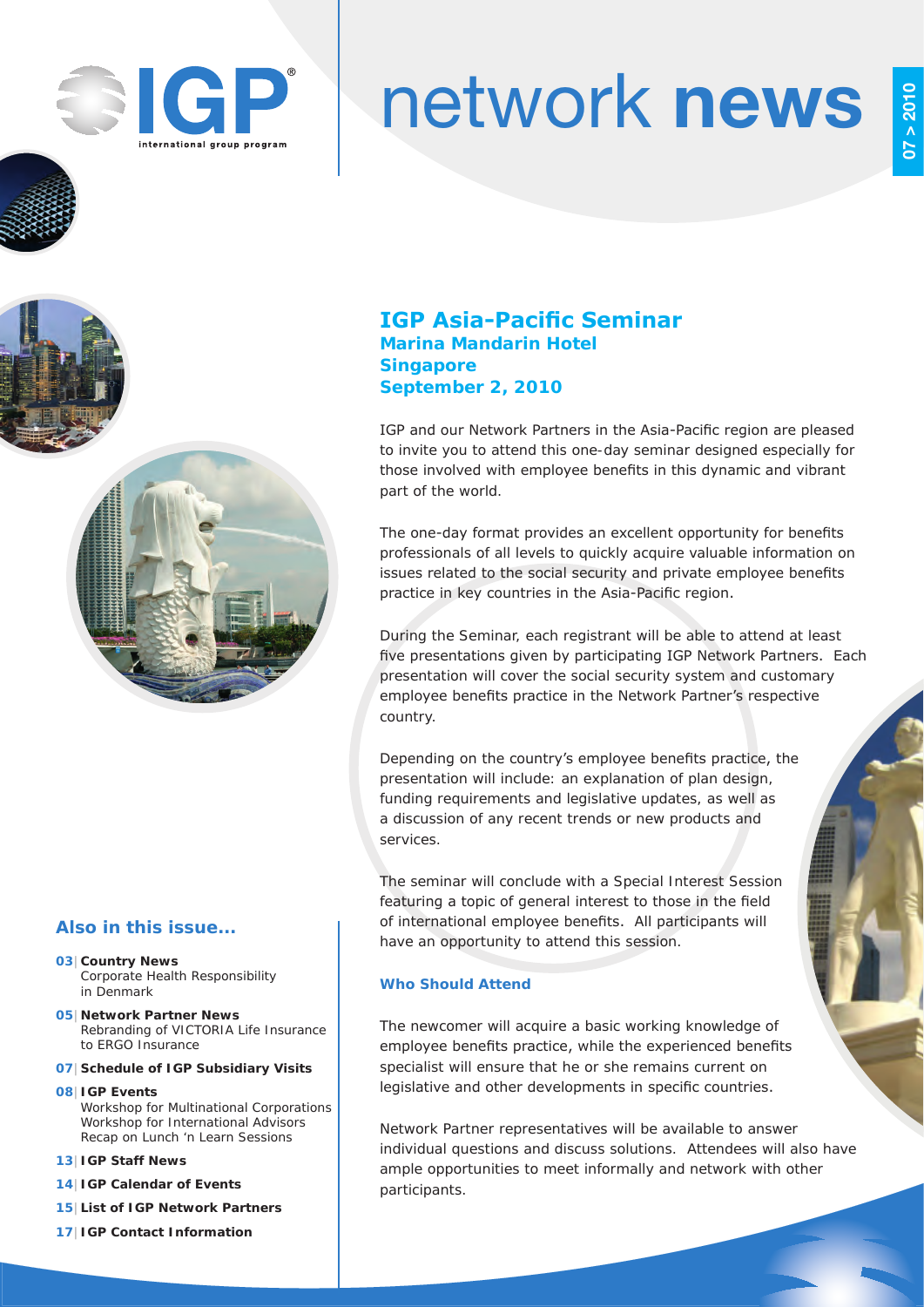

## **IGP Asia-Pacific Seminar Marina Mandarin Hotel Singapore September 2, 2010**

#### **Provisional Program Schedule**

| $8:15$ am            | Registration & Coffee           |
|----------------------|---------------------------------|
| $9:00$ am            | Welcome & Logistics             |
| $9:30$ am            | <b>Country Panel Session 1</b>  |
| $10:25$ am           | <b>Break</b>                    |
| $10:45$ am           | <b>Country Panel Session 2</b>  |
| $11:45$ am           | <b>Country Panel Session 3</b>  |
| $12:40 \, \text{pm}$ | Luncheon                        |
| $2:00 \, \text{pm}$  | <b>Country Panel Session 4</b>  |
|                      |                                 |
| $3:00 \, \text{pm}$  | <b>Country Panel Session 5</b>  |
| $3:55$ pm            | <b>Break</b>                    |
| $4:15$ pm            | <b>Special Interest Session</b> |
| $5:00 \; \text{pm}$  | Close                           |

*If you are a seasoned international benefits specialist who needs a quick update on changes or new developments in a particular country — or a newcomer seeking an introduction to typical benefits practice, you will find attending the 2010 IGP Asia-Pacific Seminar to be a valuable experience!*

#### **Singapore — Where East Meets West**

Singapore is an exciting and energetic multicultural city that harmoniously blends the grandeur and splendor of the East with the contemporary sophistication of the West. Additional information can be found on: www.yoursingapore.com.

#### **A Five-Star Location**

The 2010 IGP Asia-Pacific Seminar will be held at the Marina Mandarin Hotel at the following address:

#### **Marina Mandarin Hotel**

6 Raffles Boulevard Marina Square, Singapore 039594 www.meritus-hotels.com

- T 65-6845-1000 (General) 65-6845-1188 (Reservations)
- E marina@meritus-hotels.com (General) resvn.marina@meritus-hotels.com (Reservations)

The Marina Mandarin is a five-star luxury hotel located in the heart of the financial district with spectacular views of Marina Bay and easy access to major tourist attractions.

#### **For More Information, Please Contact:**

#### **Mr. Luke Wong**

Administration Officer International Group Program (IGP) - Asia T 65-6833-8997

E luke\_wong@igp.com.sg

International Group Program 491B River Valley Road, #07-00 Singapore 248373

Additional information and on-line registration will be available via www.igpinfo.com in early July.

*There is no fee to attend the 2010 IGP Asia-Pacific Seminar.*

*We look forward to welcoming you and your colleagues to the IGP Asia-Pacific Seminar!*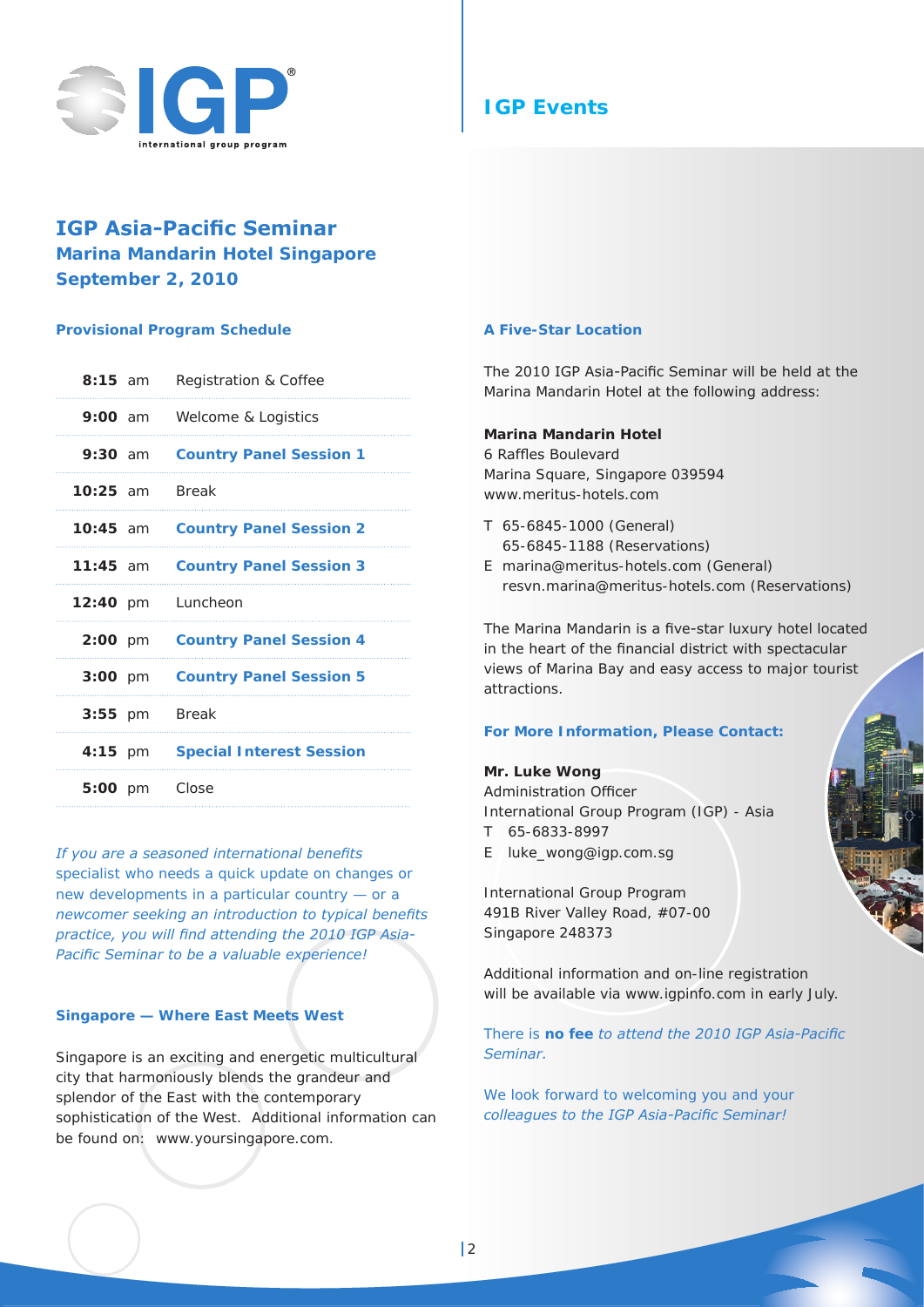

## **Corporate Health Responsibility: Health is the Labour Market's Greatest Challenge**

Responsible businesses worldwide have embraced Corporate Social Responsibility (CSR) for some time now. PFA Pension, the IGP Network Partner in Denmark, believes that now is the time to put Corporate Health Responsibility (CHR) on the agenda.

Employee health and well-being have never been more important than today. In Denmark, half a million people of working age are absent from work due to illness or other health problems. PFA Pension tackles these challenges with Corporate Health Responsibility, as the company believes that the answer lies in efficient and preventive efforts to promote health and well-being on the job.

#### **Corporate Health Responsibility as Part of CSR**

PFA views the entire health area in the company as a *corporate social responsibility*. Companies take on a social responsibility when introducing PFA Pension's preventive measures and health benefit programmes for their employees.

PFA Pension's individual customers benefit from improved health and well-being, security and greater social and financial security in connection with illness and incapacity to work.

#### PFA Pension's corporate customers benefit from a more strategic and systematic approach to health management within the company

or organisation. Corporate customers will also be able to produce results affecting the bottom line such as a decrease in sickness absence rates and lower employee turnover in combination with increased employee satisfaction



and productivity. And finally, when illness and poor health are addressed at an early stage, companies will benefit from skilled employees who are able to return to work much faster following sickness and temporary disability.

Danish society will also benefit from a reduced number of sick days, fewer disability cases and having to pay less public benefits. At the same time, advantages include an increase in domestic growth and an increase in tax income, as more people are able to contribute on the Danish labour market.

#### **PFA Pension's Health Initiatives**

#### **Subsidiary with Focus on Health**

PFA has given greater priority to health and preventive initiatives as part of the pension plan. PFA launched an independent subsidiary, PFA Sundhed (PFA Health), to focus its efforts on product development and the sale of innovative products and service concepts aimed at health and preventive measures.

The objective is to reduce the human, societal and financial costs related to poor health, illness and disability. PFA wants to contribute towards creating healthy Danish workplaces. Therefore, efforts include both preventive measures and initiatives to improve well-being, as well as efficient and quick efforts to combat illness and promote health combined with targeted rehabilitation efforts. These efforts have resulted in a number of new solutions supplementing our range of health products. Benefits and activities include counselling and other benefits within health promoting initiatives and preventive measures.

But well-being is not only a question of mental balance. Exercise and physical activity are key issues at the subsidiary. Therefore, the company has taken steps to increase commitment and contributions through offering physical exercise options to the benefit of both customers and employees.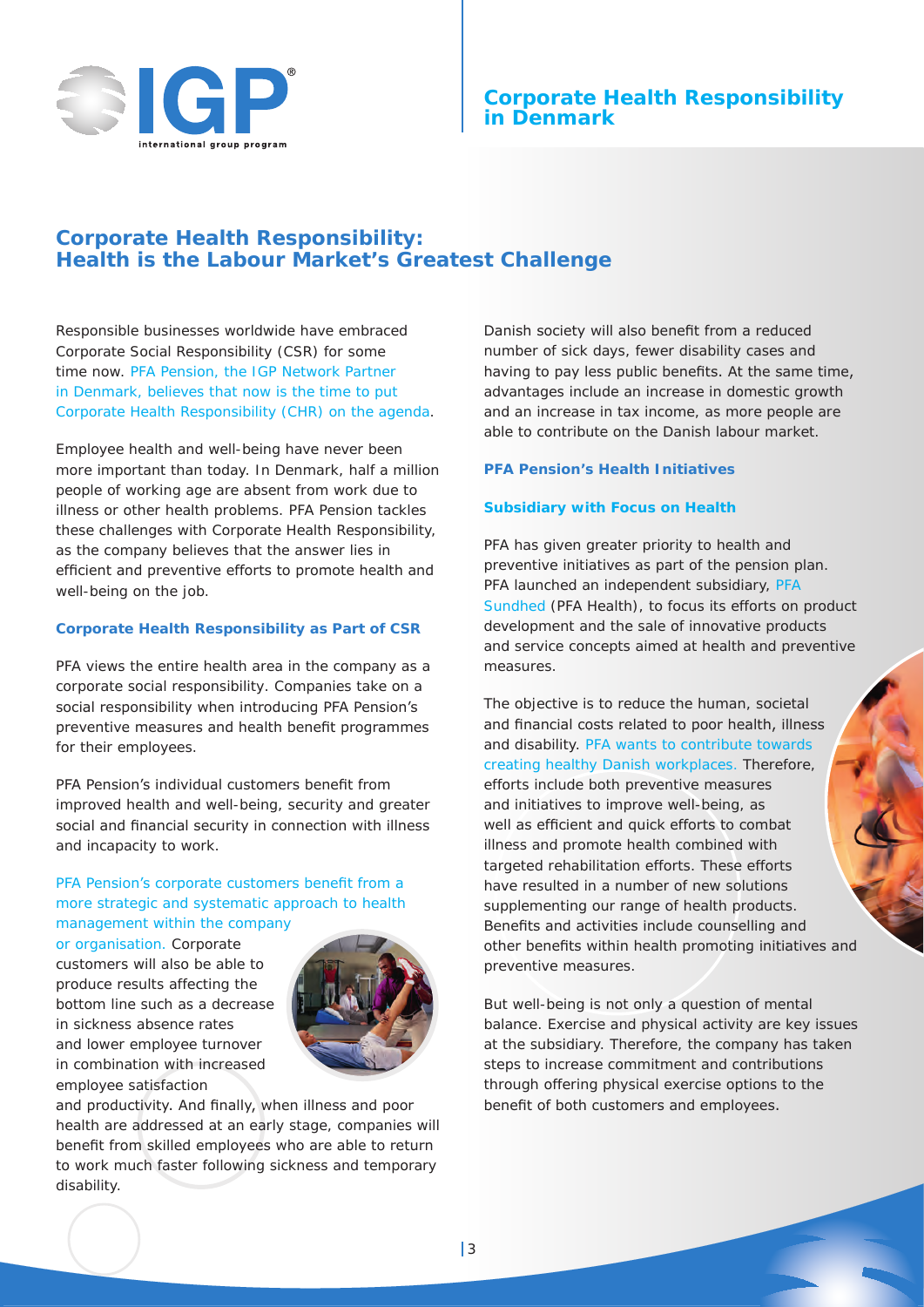

## **Corporate Health Responsibility: Health is the Labour Market's Greatest Challenge**

#### **New Health Centre**

In continuation of the above initiatives, PFA has established a Health Centre that offers a single point of contact for all health enquiries. Customers call PFA Health Centre if they need to use their cover due to injury or serious illness. The objective is to optimize the efficiency of the course of treatment, so that individual customers are able to return to their jobs as quickly as possible.

The new centre allows for a more health-oriented approach to services and counselling about the correlation between the different products and Danish social security benefits. Add to this, increased focus on creating security and overview for the individual who has fallen seriously ill.

#### **New Hotlines**

An early and targeted effort is decisive when it comes to prevention and reduction of sickness absence and poor well-being. Therefore, PFA launched two new hotlines:

#### *• PFA Well-Being Hotline*

PFA Well-Being Hotline is a new facility for the individual customers that includes professional counselling with the purpose of, for instance, increasing well-being and preventing sickness absence.

#### *• HR Hotline*

PFA's HR Hotline is a facility for executives and HR staff, where they can get counselling over the telephone about, for instance, health and preventive efforts, physical as well as mental and social.



## **Some facts...**

Illness, physical and mental disabilities as well as stress are keeping half a million Danish employees away from the labour market to a lesser or greater extent:

- Every day, 150,000 employees are reported unfit for work, and half of them receive public sickness benefits
- 240,000 people receive public early retirement benefits and 15,000 are on rehabilitation
- 100,000 claim social security, and many of them have health issues
- Add to this another 50,000 with a so-called flex job, who cannot hold a job without extra support
- Furthermore, many of the 150,000 public early retirees would like to stay on the labour market but cannot do so for health reasons.

#### **More information**

If you would like to learn more about PFA's health initiatives, please contact your IGP Account Manager, or:



Ms. Lotte Elsborg PFA Pension T +45 39 175-480 E le@pfa.dk W www.pfa.dk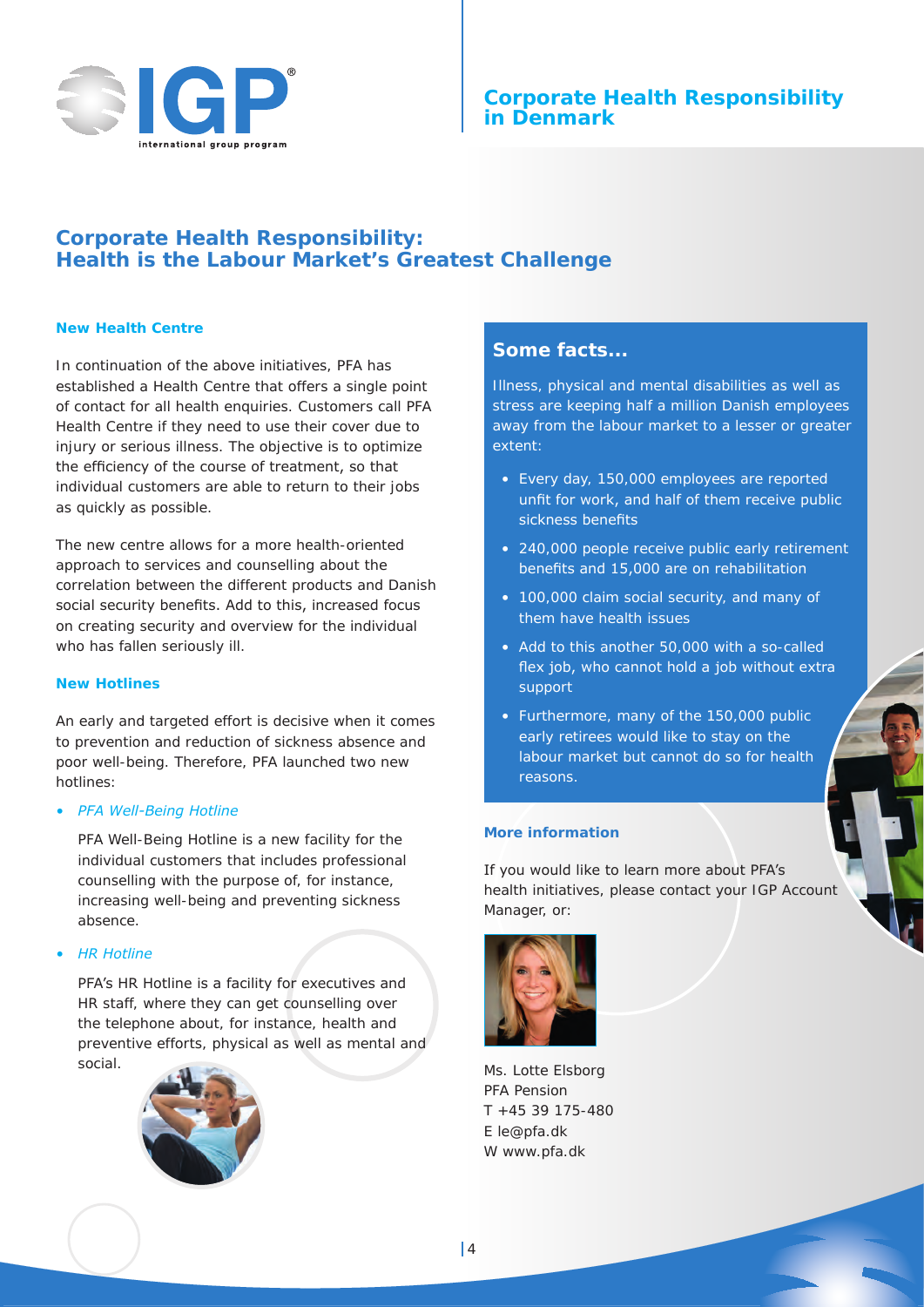

## **Network Partner News**

## **Rebranding of VICTORIA Life Insurance to ERGO Insurance**

VICTORIA Life Insurance, the IGP Network Partner in Germany since 1967, will offer life and pension insurance under the ERGO brand in the future. This change will take effect in the second half of 2010.



#### **New Brand Strategy**

VICTORIA Life Insurance has been a part of the ERGO Group since the latter was founded in 1997-1998. The Group currently operates under several brands in its home market, Germany, but going forward, the ERGO Insurance Group will offer life insurance and property / casualty insurance in Germany under the ERGO brand.

The focus of the ERGO brand is to reinforce the fact that the current broad range of products and services stem from a single source, and will thus strengthen the Group's market position in Germany. ERGO is already operating successfully under its own brand internationally.

#### **No Changes to Customer Relationships**

This change will not impact any contract terms nor will it result in any change in service or business with

VICTORIA's customers. There will be no effect on relations with the company's clients either. The customers will simply need to grow accustomed to a new name. VICTORIA will inform its customers about this reorganisation in the near future.



#### **Who is ERGO?**

ERGO offers an extensive range of insurance products, pensions and services from a single source. Life insurance and property / casualty insurance products are ideally complemented by its specialists in health, legal expenses and travel insurance – DKV, D.A.S. and ERV.

With premium income amounting to  $\epsilon$  19 billion, ERGO is one of the major insurance groups in Europe. Worldwide, ERGO is represented in more than 30 countries and concentrates on Europe and Asia. In Europe, ERGO is the n° 1 in the health and legal expenses insurance segments. As a reliable and fair partner, ERGO intends to become the n° 1 choice for all pension and insurance needs for its clients. Over 40 million customers – of which 20 million in Germany alone – currently place their trust in the services, expertise and financial strength provided by ERGO and its companies.

ERGO is part of Munich Re, one of the world's leading reinsurers and risk carriers. The investments undertaken by Munich Re Group amount to approximately € 182 billion, of which € 113 billion are accounted for by ERGO, and are managed by the joint asset management and fund company, MEAG.

#### **To Summarise...**

The new brand strategy allows ERGO to further strengthen their market position. This new market appearance will not affect customer relationships in any way. All customers will be able to fully rely on their insurer, just as they did in the past and will continue to receive the comprehensive advice and high-quality support to which they have become accustomed.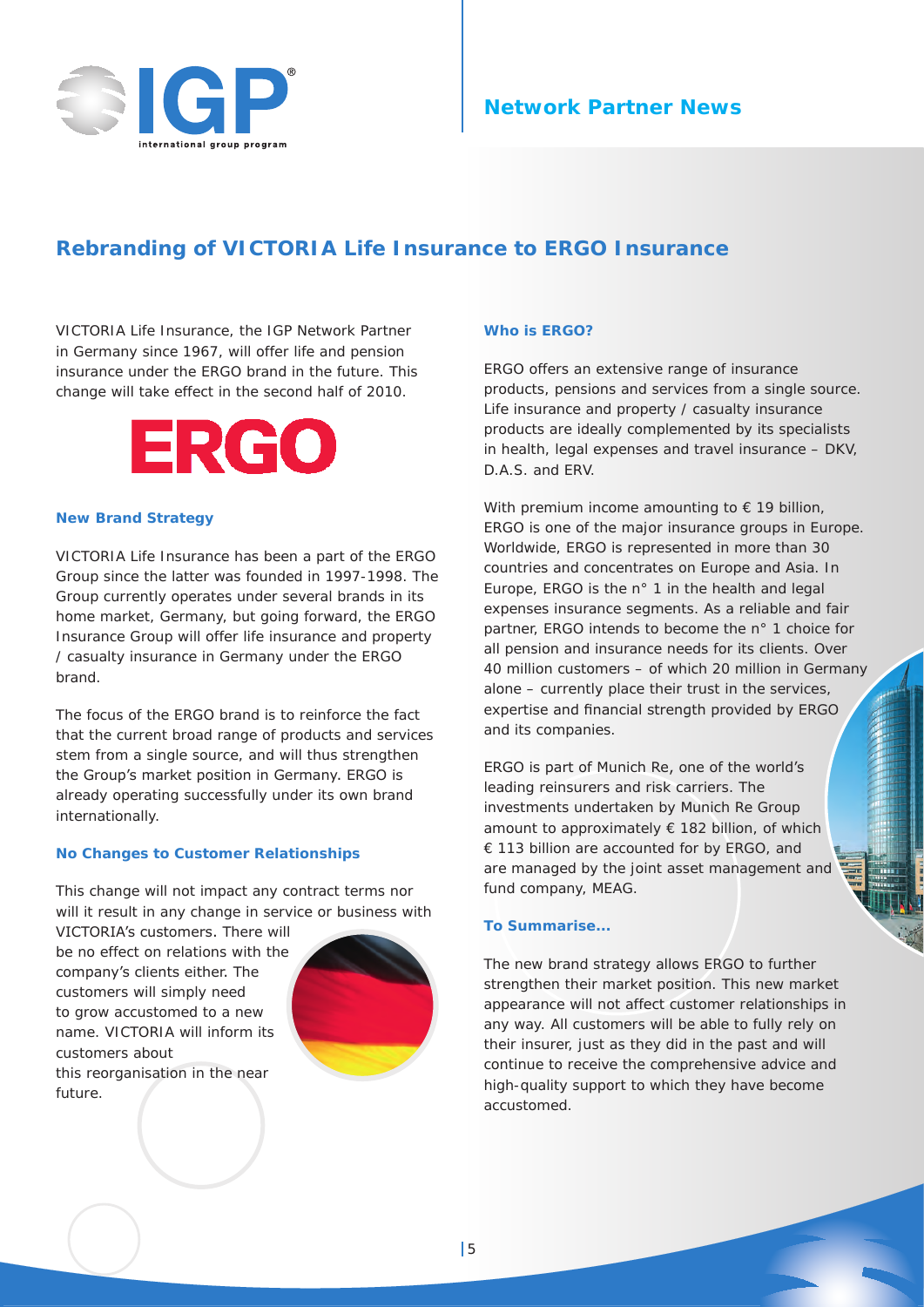

## **Network Partner News**

## **Rebranding of VICTORIA Life Insurance to ERGO Insurance**

You and your subsidiary will continue to deal with the same experienced staff, using the same contact numbers and e-mail addresses.

- Policies will continue to apply without any changes
- All guaranteed benefits will be provided in full
- Customers will keep their customary contacts
- IGP Pooling will continue without any disruption

ERGO is looking forward to a continued business relationship with your company now and in the future.

#### **More Information**

If you have any questions, please do not hesitate to contact your IGP Account Manager or:



Dr. Roland Schäfer Director – Group Life & Pensions ERGO Insurance Group T +49 211 477 5669 M +49 160 477 5669 E roland.schaefer@ergo.de

W www.ergo.com

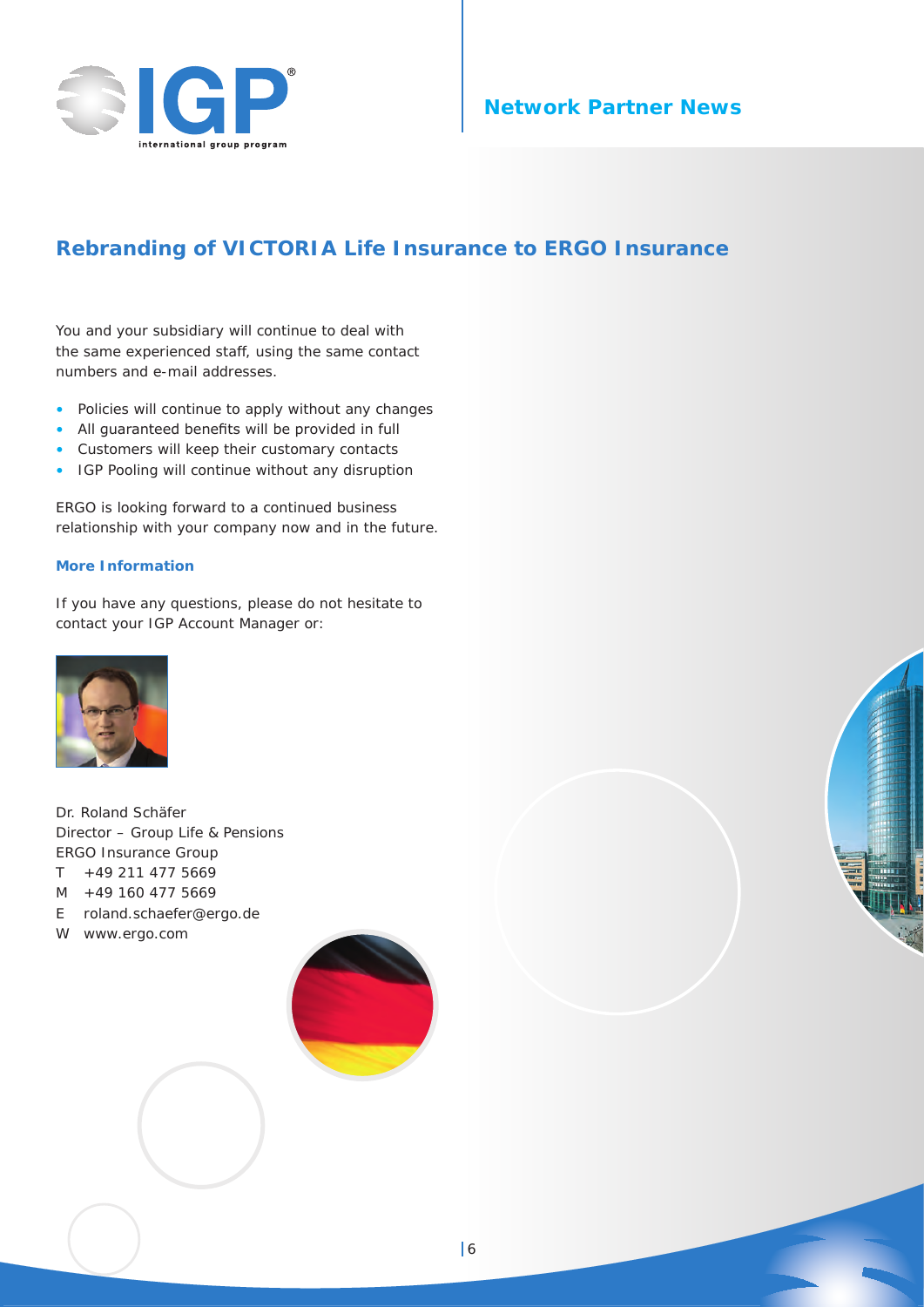

# **IGP Subsidiary Visits**

## **Schedule of IGP Subsidiary Visits An opportunity to have an IGP representative meet with your local subsidiary**

IGP devotes many resources to meeting with your local subsidiaries to inform them about how IGP works and the possible advantages to the subsidiary of IGP participation.

These meetings also enable your subsidiaries to gain market knowledge about what employee benefits plans their competitors are offering and what is typical in their market. It furthermore enables us to gather information on your behalf about your operations' current employee benefits plans and how they are financed.

Staff members from the IGP offices in Boston, Brussels and Singapore travel regularly to participate, together with our Partners, in meetings with subsidiaries of our clients around the world.

If you would like IGP to meet with your local colleagues, we urge you to contact your IGP Account Manager (or the responsible IGP contact for the country or region mentioned below) and provide the contact details of your local representative so that we might set up a meeting.

#### *Ideally, you should send your local management an e-mail to encourage them to meet with IGP.*

Naturally, we will keep you informed of the results of each meeting and provide you with information on the current employee benefits plan(s) of your subsidiary and on any quotations that ensue.

#### **The following trips are scheduled during the coming months:**

| Month     | <b>Dates</b> | <b>Country</b>   | <b>IGP Contact</b>                  |
|-----------|--------------|------------------|-------------------------------------|
| July      | $12 - 16$    | China (Beijing)  | richard_tan@igp.com.sg              |
|           | $26 - 30$    | Philippines      | richard_tan@igp.com.sg              |
|           | <b>TBD</b>   | Malaysia         | joyce_low@igp.com.sg                |
|           | TBD          | Thailand         | joyce_low@igp.com.sg                |
| August    | $10 - 13$    | Hong Kong        | richard_tan@igp.com.sg              |
|           | $25 - 28$    | China (Shanghai) | richard_tan@igp.com.sg              |
|           | TBD          | Taiwan           | joyce_low@igp.com.sg                |
| September | $5 - 8$      | China (Shanghai) | richard_tan@igp.com.sg              |
|           | $7 - 9$      | Denmark          | gregory.delacroix@igpeurope.com     |
|           | $21 - 24$    | Korea            | richard_tan@igp.com.sg              |
|           | $27 - 28$    | Turkey           | wim.moldenaers@igpeurope.com        |
|           | $29 - 30$    | Greece           | wim.moldenaers@igpeurope.com        |
|           | TBD          | Russia           | olivier.van.den.eynde@igpeurope.com |
|           | TBD          | Norway           | gregory.delacroix@igpeurope.com     |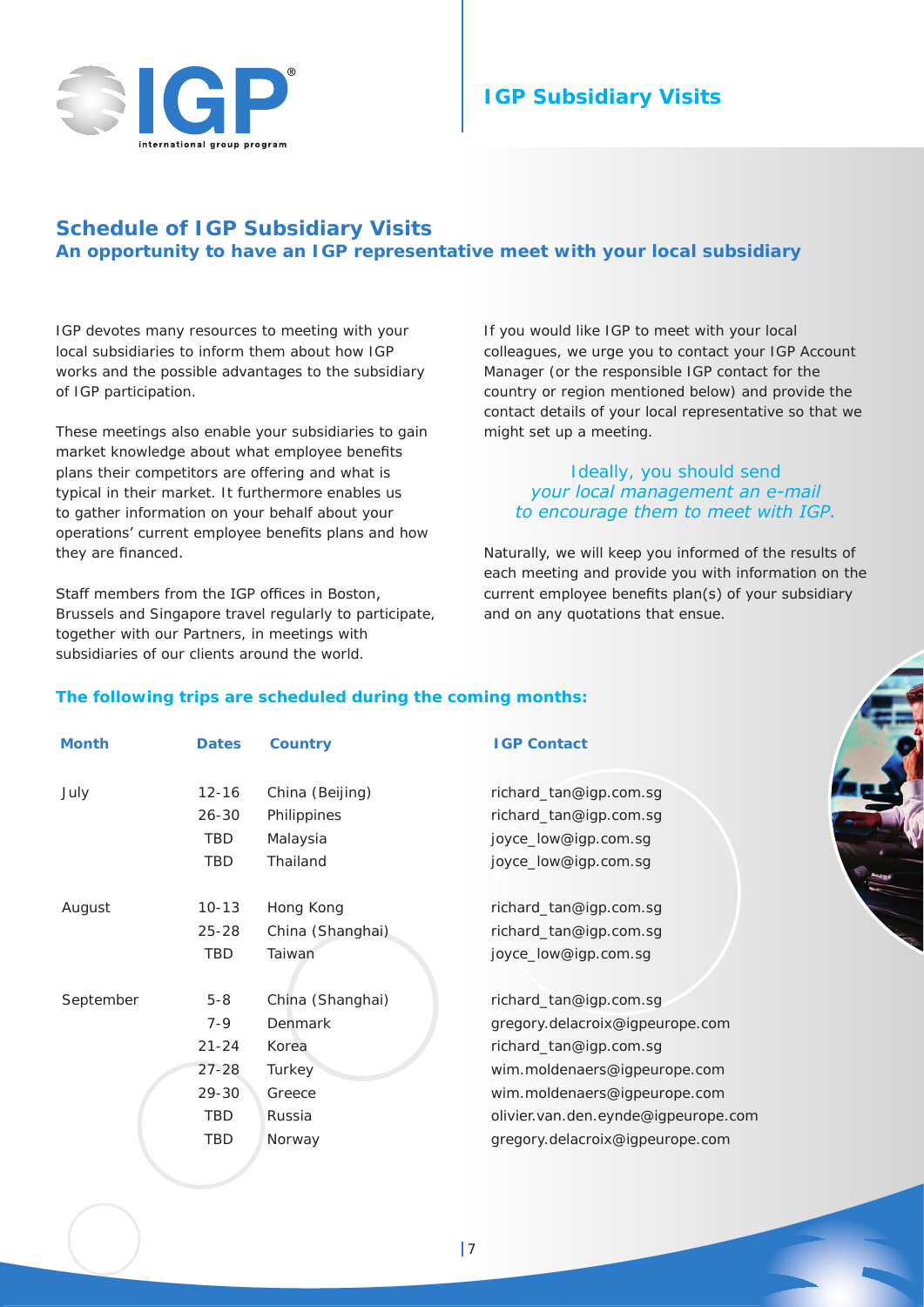

## **IGP Workshop for Multinational Corporations IGP Europe Offices, Brussels October 11 & 12, 2010**

The annual "IGP Workshop on Employee Benefits and Multinational Pooling" is a unique opportunity for representatives of multinational corporations, who would like to benefit from classes on multinational pooling and employee benefits from an international perspective. You should plan to attend if:

- You are new to the world of insurance or employee benefits;
- You recently started working with the IGP Network and want to learn how you can get the most out of your IGP pool;
- Your company has been a long-standing IGP client, but you want to know more about the services IGP can offer and how you can further expand your pool;
- You are still considering pooling and would like to gain more insight first.

If you think this session would be valuable to you or anyone within your company, please contact :

#### Inge Luyten

- E inge.luyten@igpeurope.com.
- $T$  +32 2 775 29 41

#### **Preliminary Programme:**

|       | <b>Monday, October 11:</b>              |
|-------|-----------------------------------------|
| 14:00 | Introduction to Employee Benefits       |
|       | Insurance                               |
| 15:00 | Coffee Break                            |
| 15:15 | Introduction to Pooling                 |
| 16:30 | End of Day's Programme                  |
|       |                                         |
|       | Tuesday, October 12:                    |
| 09:00 | Review of an IGP International          |
|       | <b>Experience Report</b>                |
| 10:30 | Coffee Break                            |
| 10:45 | Maintaining and Expanding a Pool        |
| 12:00 | Group Picture & Lunch                   |
| 13:15 | Account Protection & Cash Flow Products |
| 14:15 | Coffee Break                            |
| 14:30 | Captive Reinsurance                     |
| 15:30 | How does it work in practice:           |
|       | Individual Discussions                  |
| 16:15 | Closing Drink                           |
|       |                                         |
|       |                                         |



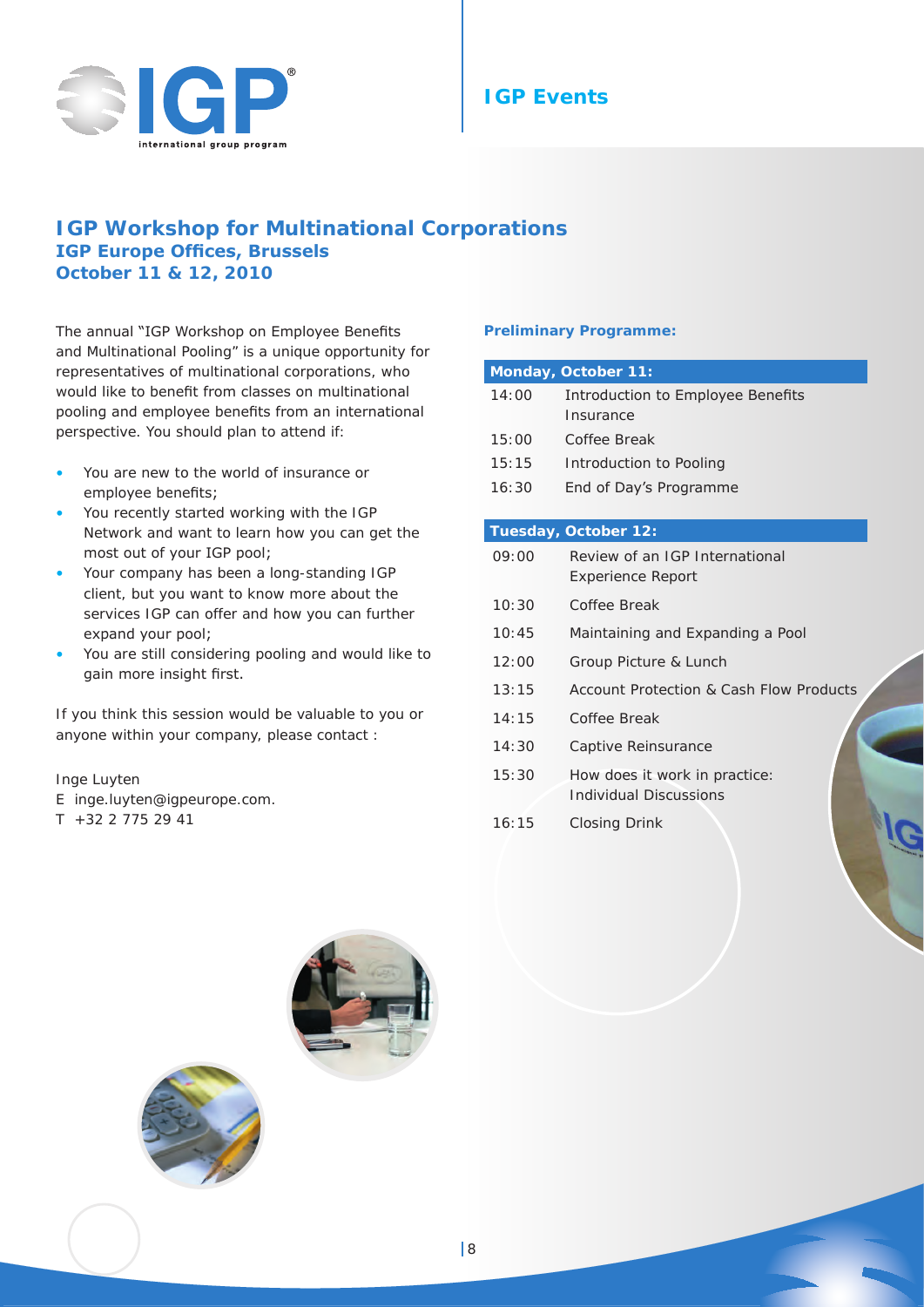

## **IGP Workshop for International Advisors IGP Europe Offices, Brussels October 13, 2010**

To address the particular needs and interests of brokers and consultants, we are planning to organize our next "IGP Workshop on Multinational Pooling" on October 13, 2010. The workshop is mainly aimed at newcomers to the international benefits field or people needing a refresher course on international pooling matters.

During just one day, the participants will receive a wealth of information ranging from sessions on first and second stage accounting to analysis and review of international experience reports and sessions on account protection and cash flow products.

If you think this session would be valuable to you or anyone within your company, please contact:

Inge Luyten E inge.luyten@igpeurope.com.  $T$  +32 2 775 29 41

#### **Preliminary Programme:**

| <b>Wednesday, October 13:</b> |                                                            |  |  |
|-------------------------------|------------------------------------------------------------|--|--|
| 09:00                         | Introduction to Pooling                                    |  |  |
| 10:00                         | Coffee Break                                               |  |  |
| 10:15                         | Review of an IGP International<br><b>Experience Report</b> |  |  |
| 12:00                         | Group Picture & Lunch                                      |  |  |
| 13:00                         | Account Protection and Cash Flow<br>Products               |  |  |
| 14:00                         | Coffee Break                                               |  |  |
| 14:15                         | Captive Reinsurance                                        |  |  |
| 15:15                         | Cooperation between IGP,<br>the Consultant and the Client  |  |  |
| 16:00                         | Closing Drink                                              |  |  |





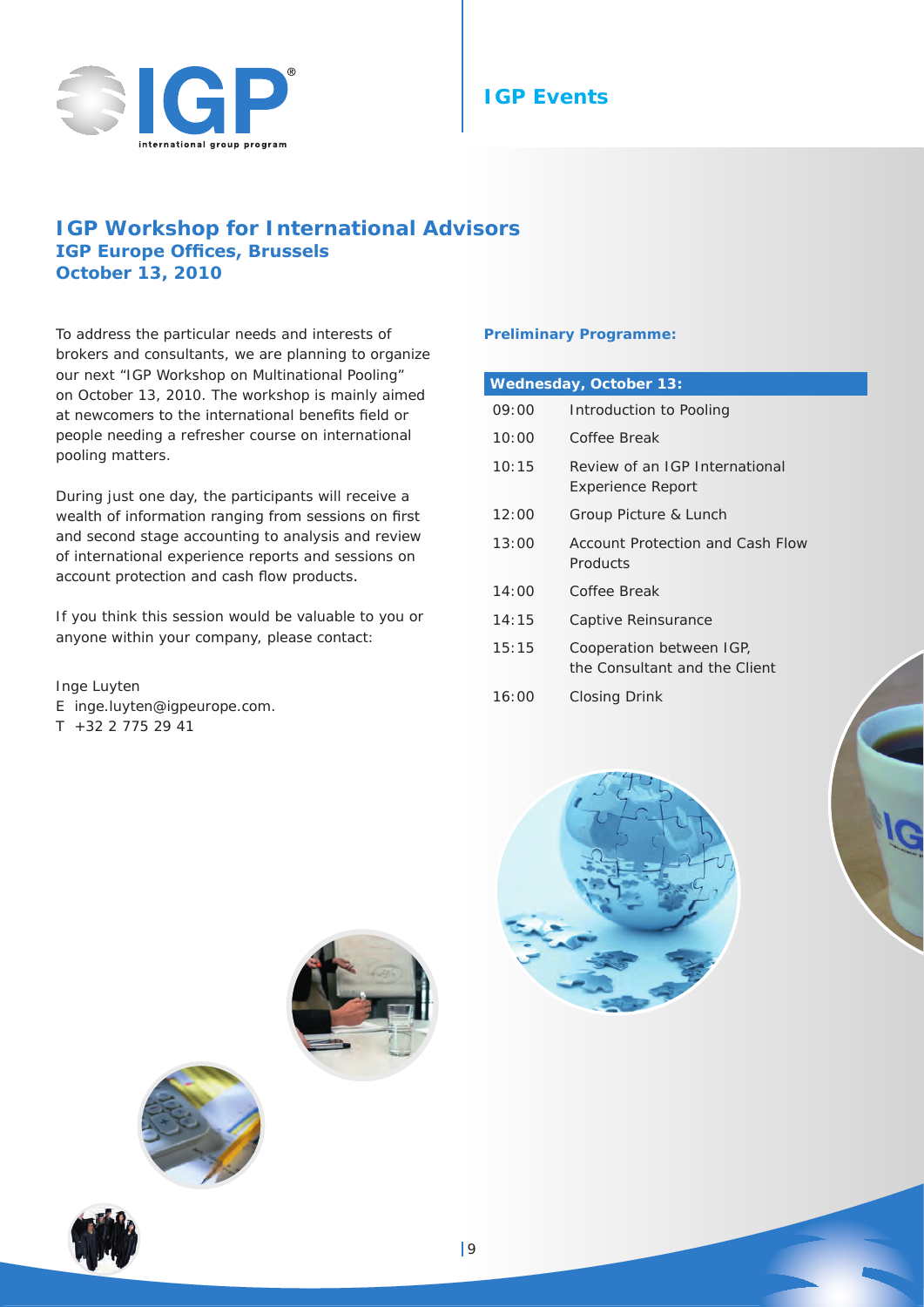

## **IGP's Lunch 'n Learn Sessions...**

IGP organised several "Lunch 'n Learn" events throughout Europe in the first half of 2010. Based on the "IGP comes to you!" principle, these sessions are held in central locations that are easily accessible to participants.

Recognising the time pressure in everyone's calendar, short sessions focused on topical benefits issues including what IGP can do for you and testimonies by fellow corporations on their experience with employee benefit strategies - are combined with a walking lunch during which attendees can raise further questions, share views and ideas with their peers in a relaxed atmosphere.

#### **Helsinki, May 12, 2010**

#### "*From Local Benefit Planning to International Pooling"*

Olivier Bruyninckx, Director Sales & Service, and Cindy Van Durme, Senior Account Representative at IGP Europe, opened with an update on the IGP Network and an overview on how IGP can help to maximize cost savings of a local employee benefit plan by leveraging a corporation's global size and optimizing their pooling strategy.

Mrs. Riitta Jokelainen, Account Executive at Mandatum Life, explained the benefits of risk cover and pooling possibilities in Finland,

while Mrs. Ritva Kaarina Vuorinen, HR Director Compensation & Benefits Europe at Sanoma

Oyj, shared her experiences as a Finnish multinational corporation with pooling.

Finally, Mr. Richard Tan, Regional Director at IGP Asia, gave an update on the Chinese insurance industry.

#### **Zürich, May 18, 2010** *"Pooling as a Cost Savings and Management Tool"*

Olivier Bruyninckx, Director Sales & Service at IGP Europe, opened with an update on the IGP Network and an overview on how IGP can help to maximize cost savings of your local employee benefit plan.

#### *Flex Benefits / Cafeteria Plans: Employee Benefit of the Future?*

Monica Santiago, Principal, Head of Mercer's Health

& Benefits began her presentation by giving the participants an overview of what exactly flexible benefits programs entail. The fact that employees have different benefit needs during different life stages remains one of the primary drivers for this type of product. Next to this, multinationals also introduce flex schemes to retain and attract employees.

Monica then focused on the different geographical areas (Europe, Latam, APAC) and explained to which extent this practice has already made its entrance in specific countries with a special focus on Switzerland to close this session. According to her, the opportunities to start with flex schemes can mainly be found in areas such as the statutory minimum, savings contributions, retirement age and risk benefits (disability and death). The question remains however whether or not the Swiss market and legislation are open to such changes.

#### *Trends in International Employee Benefits*

Michael Spincemaille and Olivier Van den Eynde of IGP Europe talked about the perceived trends in international Employee Benefits from their own experience as IGP Account Managers. External studies have shown that the market for multinational pooling has grown a lot due to the globalization of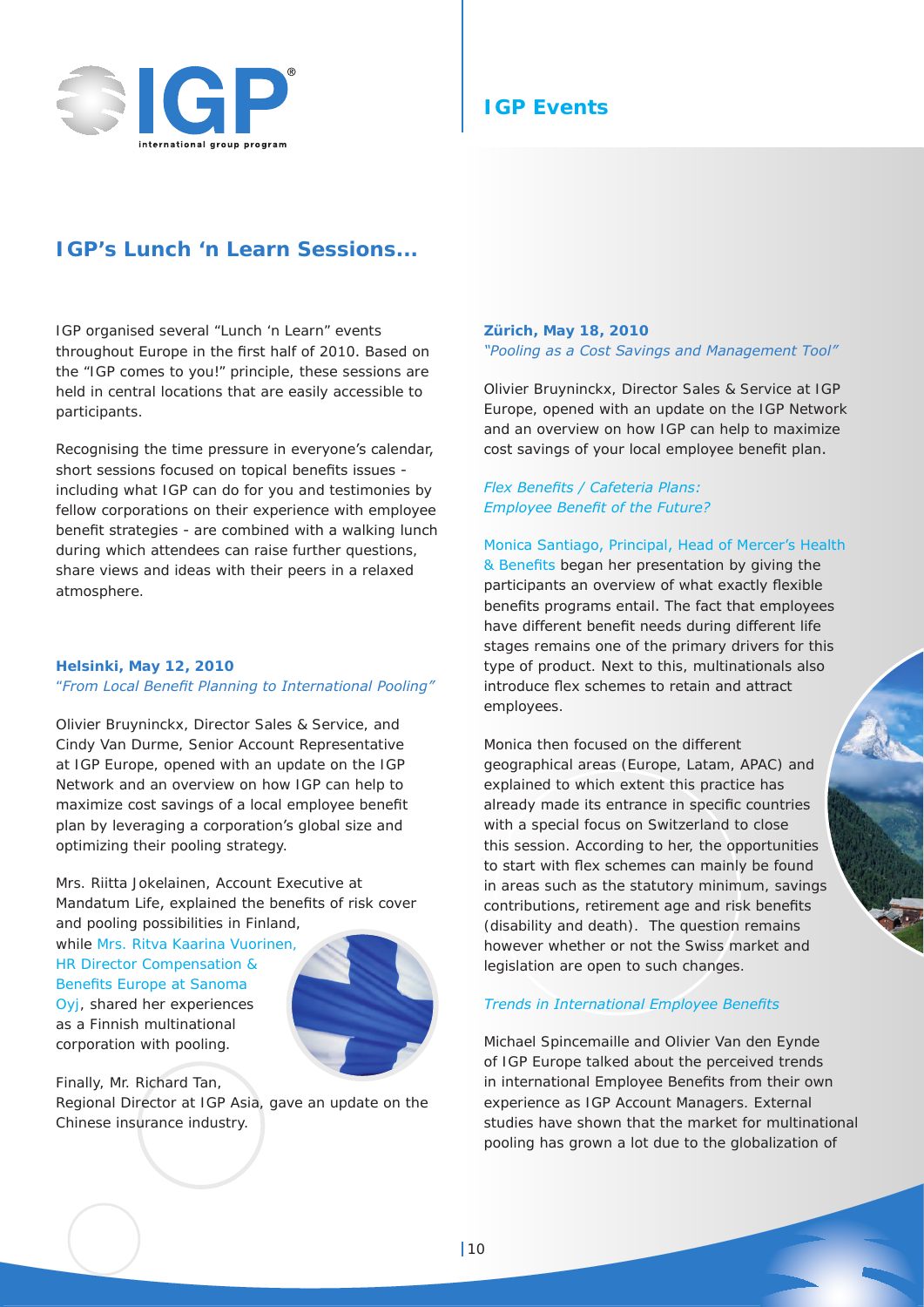

## **IGP's Lunch 'n Learn Sessions...**

the economy. An increased level of centralization and focus on cost/risk management have put more emphasis on tools such as pooling as well as alternative solutions (e.g. captives). International consultants are very often assigned by multinational corporations to assist them in selecting the right EB partners for their company.

#### *Pooling as a Strategic & Risk Management Tool*

After a brief introduction to the Nestlé group, Andrew Bradley (Head of Group Risk at Nestlé) gave an overview of Nestlé's captive history. Intercona Re (Nestlé's Captive) started as a 'cash box' in 1998 to become a 'professional reinsurer' today. This resulted in a diverse portfolio of risks and a significant growth of retained premium by the captive. Regarding employee benefits, Nestlé's strategy is to have the pooled plans reinsured to the captive (2 out of 5 pools today) and is seeking partners that can reduce administration charges, offer detailed and timely reporting and handle the ceding of premiums within a short time frame.

#### **Paris, June 1, 2010**

Similar to the previous events, Olivier Bruyninckx, Director Sales & Services at IGP Europe, opened with

an update on the IGP Network and an overview on how IGP can help to maximize cost savings of local employee benefit plans. Interesting debates between the participants on topics such as Flex Benefits or the roles of the HR and Finance departments in relation to pooling set the tone for an interesting event.



#### *Managing Benefits in a Global Firm: L'Oréal's Experience*

Marc Raymond, Head of Compensation & Benefits at L'Oréal, provided for a very interesting presentation expressing how he manages their employee benefits and takes advantage of pooling. As L'Oréal has grown significantly through numerous acquisitions, he and his team had to deal several times with harmonization processes that have proven to be successful by implementing corporate guidelines. These corporate guidelines do not only describe the benefits to be offered but equally important, the type of insurer the head office requires the subsidiary to work with.

While L'Oréal does not mandate its subsidiaries to work with a certain pooling partner, they require that partners from at least two networks are invited during a quoting exercise. The company also shares its international dividends to make the subsidiaries conscious of the added value of pooling.

#### *Total's Benefit Strategy Using Pooling Resources*

#### Jean-Remi Bur, Head of Group Benefits at

Total, made a presentation describing the recent harmonization process he initiated in China. Before starting the project, the 18 subsidiaries of the company were working with an identical number of insurers. Following a difficult process, he managed to have all subsidiaries (but one) join a single insurer and adhere to Total's corporate guidelines. What made this project particularly noteworthy is that none of these subsidiaries were faced with a higher premium compared to what they paid in the past.

Jean-Remi continued by outlining an innovative approach he would like to implement concerning the international dividends generated from pooling. This interesting topic was the start of an exciting debate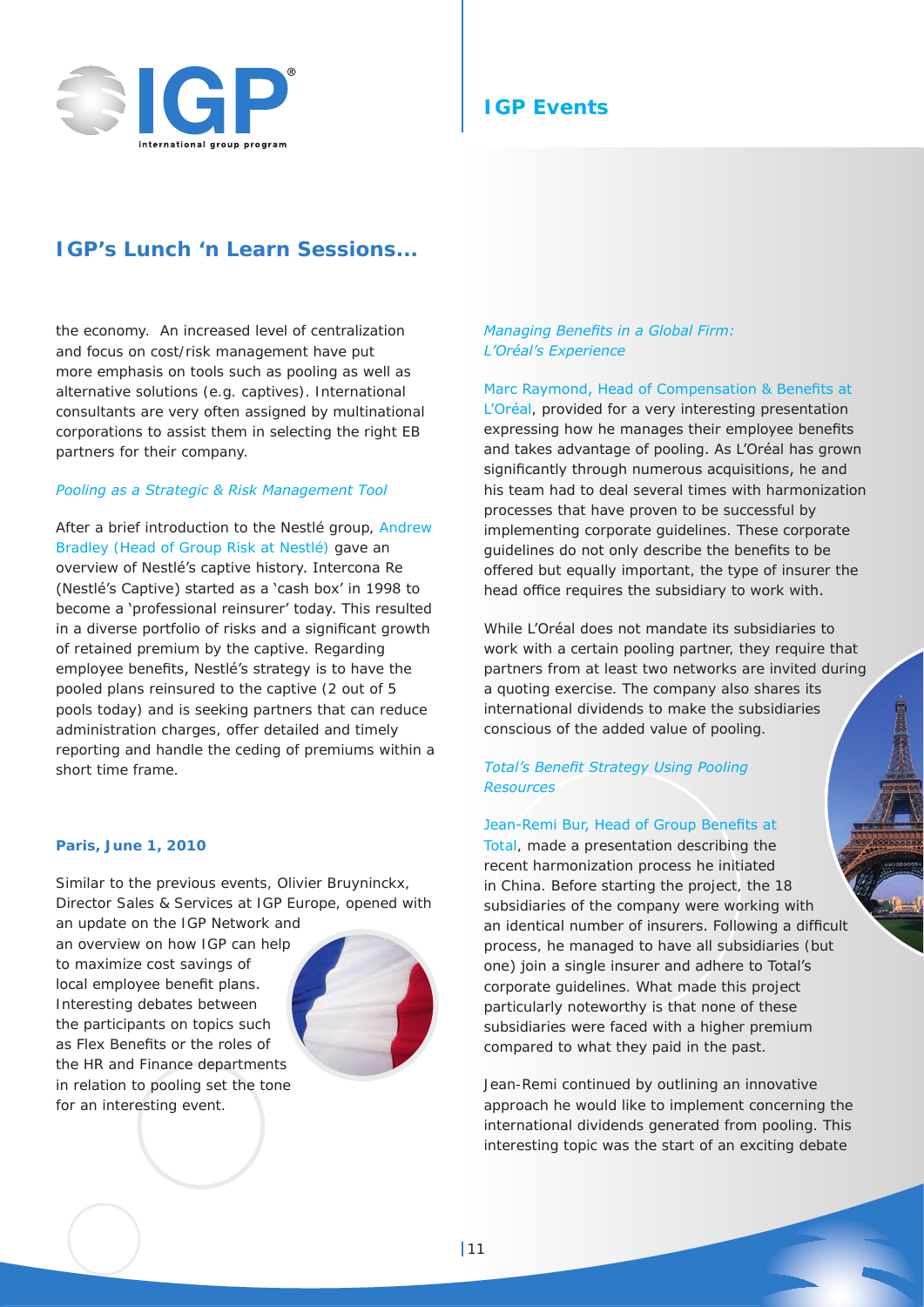

## **IGP's Lunch 'n Learn Sessions...**

between the participants on how to best use the surplus that pooling generates.

#### *Employee Benefits Trends in China*

Flying in from Singapore, IGP's regional coordinator in Asia, Joyce Low made a long-awaited presentation on employee benefits in China. This presentation was very well received by the participants since most attendees found that it is extremely difficult to keep track of the regular changes within the Chinese market. Most foreign companies used to work with FESCO and CIIC, which provided HR services to multinationals that included life and health benefits as well. However, it has become clear to the participants that the benefits the above companies can provide are nowhere close to what an insurer can offer. Topics such as social security and pension plans were also addressed in this very interesting presentation.

#### **Düsseldorf, June 2, 2010**

Dr Roland Schäfer of ERGO opened with an update of the recent developments and changes within the VICTORIA and the ERGO company.

As in the sessions in other European countries, Olivier Bruyninckx, Director Sales & Service at IGP Europe, provided an update on the IGP Network and an overview on how IGP can help to maximize cost savings of a local employee benefit plan by leveraging a corporation's global size and optimizing their pooling strategy.



Finally, as was the case in Paris the day before, Ms. Joyce Low of IGP's Regional Asian Office in Singapore, gave an update on the insurance industry and market practices in China.



*"Great way to connect with others over coffee, lunch to further discuss and exchange views"*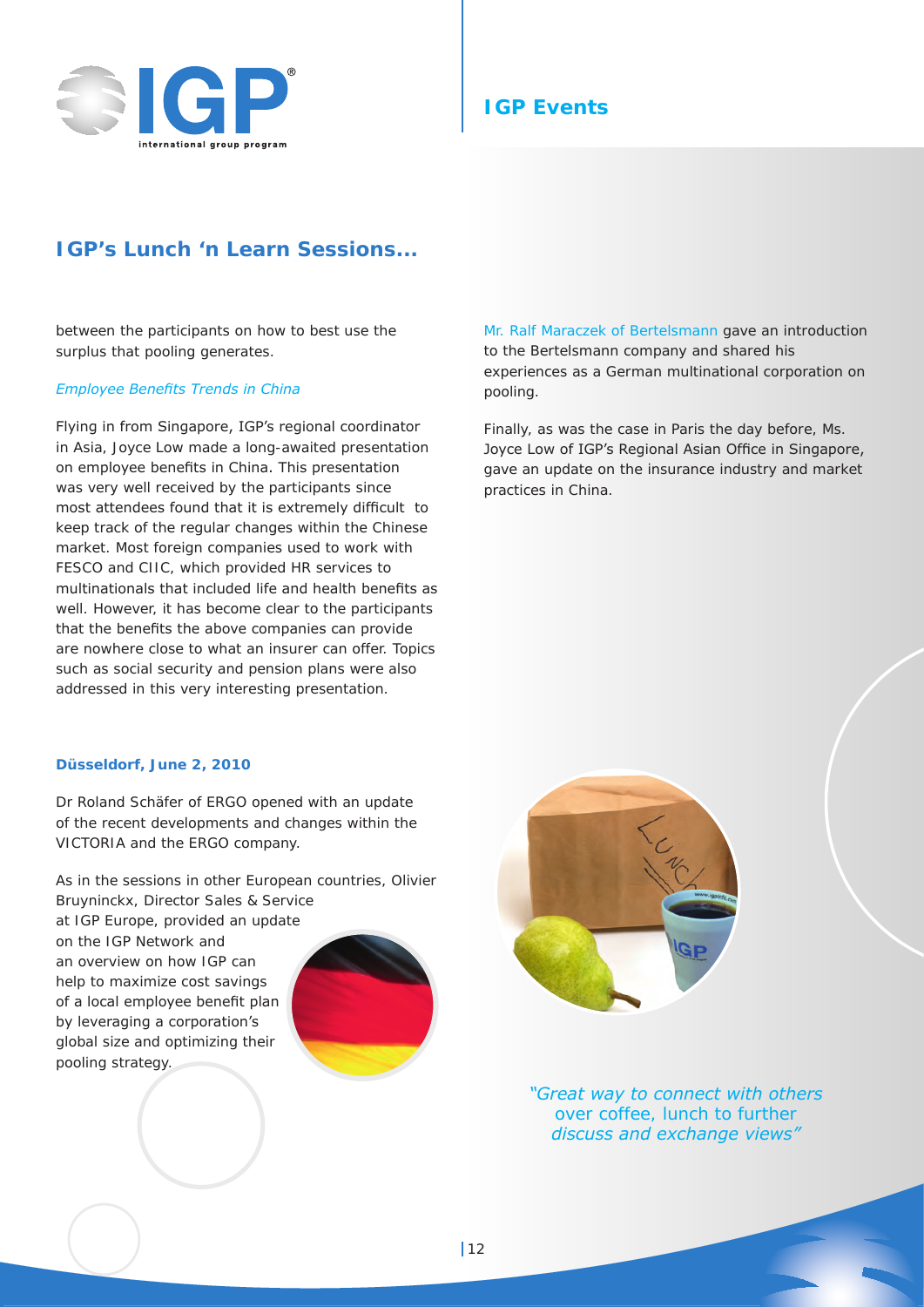

## **IGP Staff News**

## **IGP says a fond farewell to...**

#### **Lena De Boeck Vice President, IGP Europe**

IGP would like to extend our sincere thanks and best wishes to Lena De Boeck who has decided to stop working after mid-August and devote her energy and talents in other (non-work related) areas following a lengthy career with IGP.

Lena joined IGP Europe in late 1977 as an "IGP Associate" primarily responsible for sales on the German market and subsequently moved up the ladder to become Vice President and head of IGP Europe in early 2007.

Lena has not only seen IGP develop beyond recognition over the years, she was also a key player in moving that development along, even more so during the recent turbulent and challenging economic times!

Lena will be missed by all of her colleagues in the Brussels, Boston, Singapore and Japan offices for her expertise and coaching over the years. Not to forget the Network Partners and the many personal client contacts throughout the world who have come to know Lena during her tenure at IGP.

#### **Phil MacFarland Director, Administration Services**

We would also like to extend our sincere thanks and best wishes to Phil MacFarland, Director of the Administration Team in Boston, who retired from IGP on June 30, 2010.

Phil joined IGP in early 1994 to head up the Administration Team and has been indispensable ever since. He was the man "behind the scenes" who worked diligently to pull together all the numbers so that we can report back to you on the status of your IGP Account.

Phil will be missed by the Boston Office as well as members of IGP and our Network Partners throughout the world who have come to rely on his vast knowledge and technical expertise. During his tenure in IGP, Phil generously contributed his time and experience to assist co-workers and participated on numerous process improvement teams.

*IGP sincerely thanks Lena and Phil for all of their contributions and wishes them and their families the very best in the coming years.*

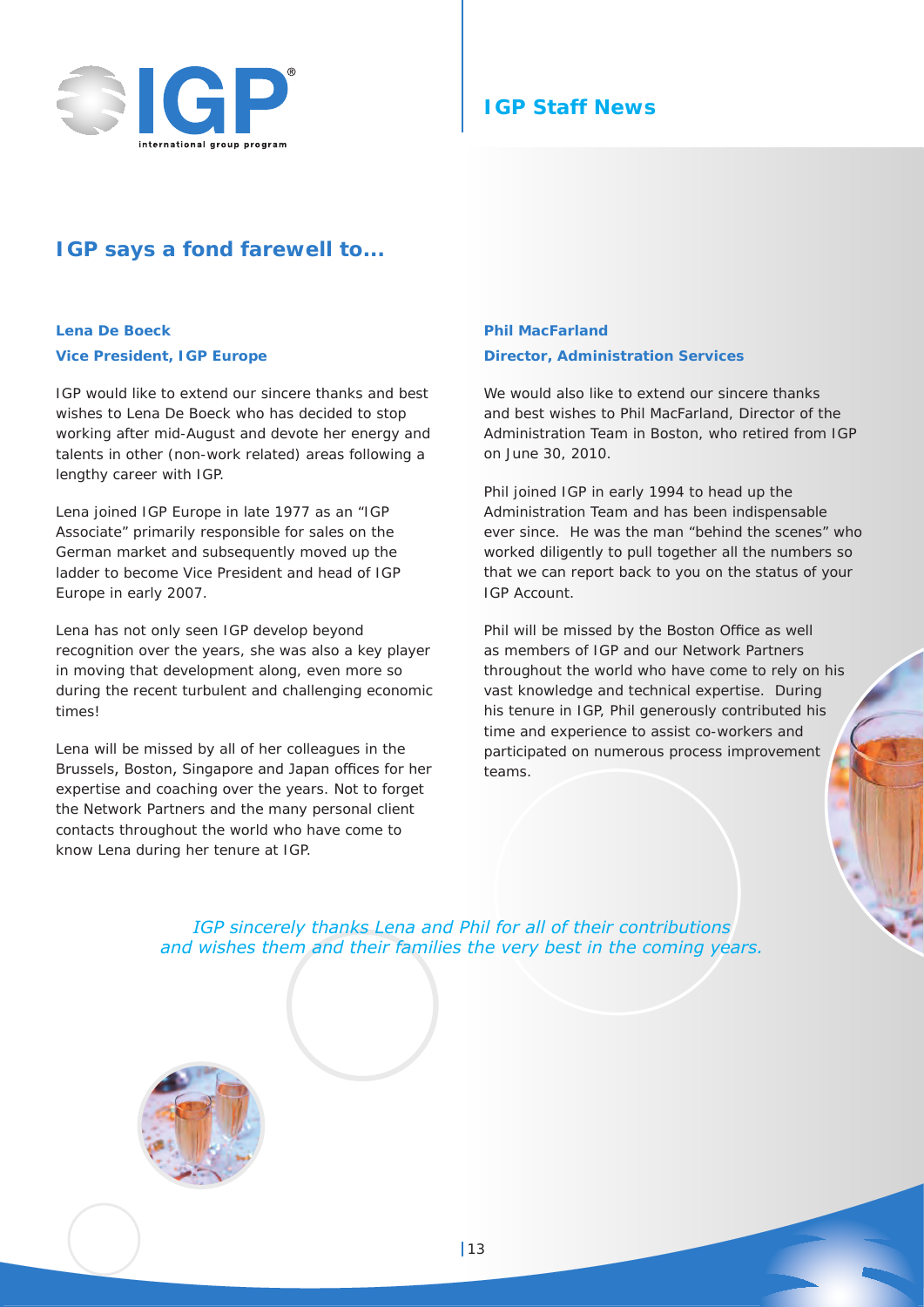



# **Seminars & Events**

## **2010**

| September | 2         | IGP Asia-Pacific Seminar                    | Marina-Mandarin Hotel, Singapore |
|-----------|-----------|---------------------------------------------|----------------------------------|
| October   | $11 - 12$ | IGP Workshop for Multinational Corporations | IGP Office, Brussels, Belgium    |
|           | 13        | IGP Workshop for International Advisors     | IGP Office, Brussels, Belgium    |

## **2011**

| May | 18-19 | <b>IGP Seminar</b> | Radisson Blu Royal Hotel, Brussels |
|-----|-------|--------------------|------------------------------------|
|     |       |                    |                                    |

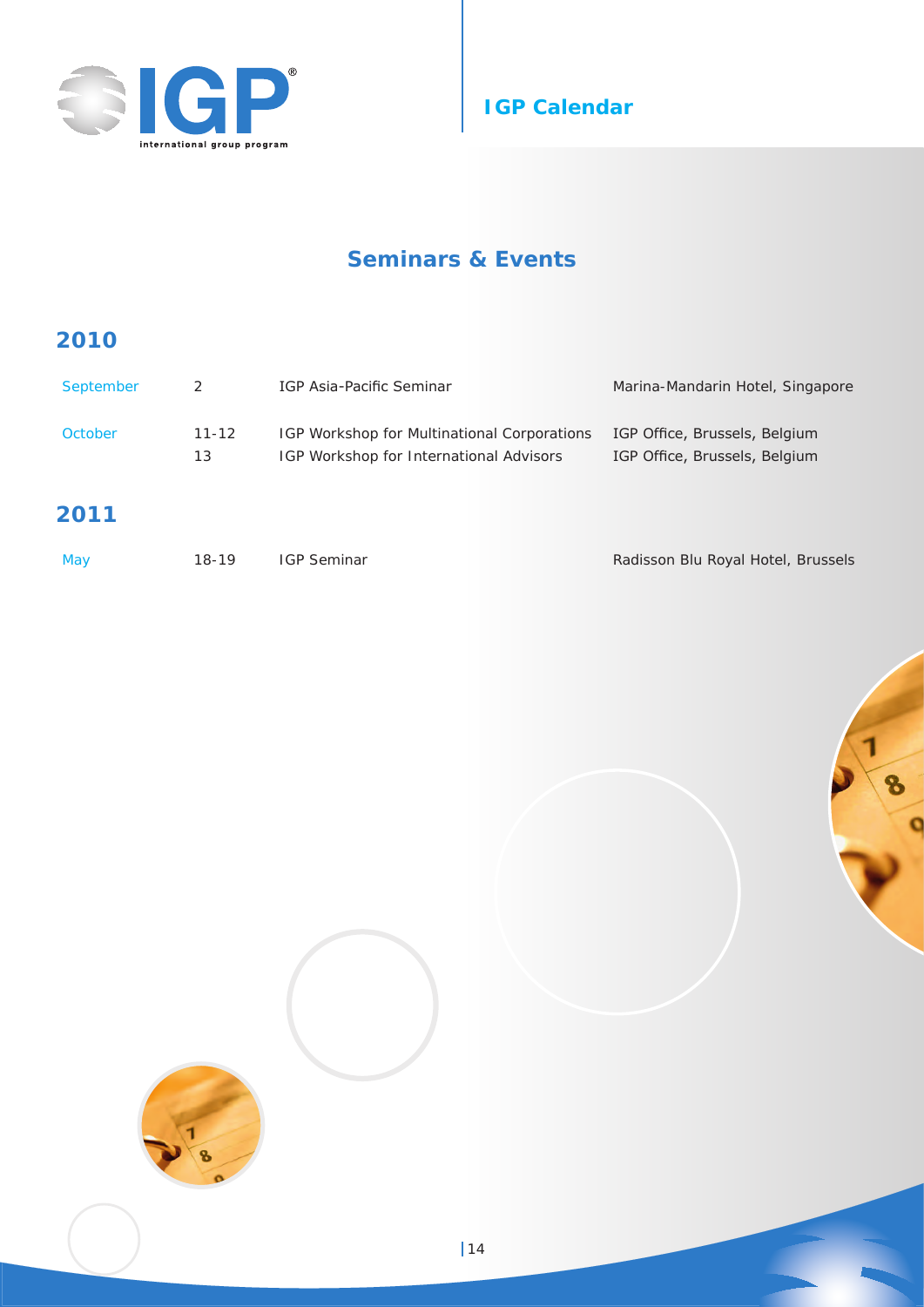

## **List of IGP Network Partners**

**Argentina** SMG Life

**Australia** AMP Life Limited

**Austria** VICTORIA-VOLKSBANKEN Versicherungs-AG

**Baltic States (Estonia, Latvia & Lithuania)** SE Sampo Life Insurance Baltic\*

**Belgium** AG Insurance

**Brazil** Mapfre Seguros Brazil

**Canada** Manulife Financial Corporation – Canadian Division

**Channel Islands** AXA PPP healthcare Canada Life Limited

**Chile** Mapfre Compañía de Seguros de Vida de Chile S.A.

**China (Mainland)** Taiping Life Insurance Company, Limited

**Colombia** Mapfre Colombia Vida Seguros, S.A.

**Costa Rica** Via Mapfre La Centro Americana S.A.\*\*

**Czech Republic** AXA pojišťovna a.s.

**Denmark** PFA Pension

#### **Dominican Republic**

ARS Palic Salud, S.A. Mapfre BHD Compañía de Seguros, S.A.

**Ecuador** Atlas Compañia de Seguros S.A.\*

**El Salvador** Mapfre La Centro Americana S.A.\*

**Finland** Mandatum Life Insurance Company Limited

**France**  AXA France Vie

**Germany** VICTORIA Lebensversicherung AG

**Greece** The ETHNIKI Hellenic General Insurance Company

**Guatemala** Via Mapfre La Centro Americana S.A.\*

**Honduras** Via Mapfre La Centro Americana S.A.\*

**Hong Kong** AXA China Region Insurance Company Limited

**Hungary** AEGON Hungary Composite Insurance Company

**India** Max New York Life Insurance Company Limited\*

**Indonesia** PT. Asuransi Jiwa Manulife Indonesia

**Ireland** Irish Life Assurance plc

**Italy** Fondiaria-SAI S.p.A.

**Japan** The Dai-ichi Life Insurance Company, Limited

**Korea** Samsung Life Insurance Company, Ltd.

**Liechtenstein** AXA Winterthur

**Luxembourg** Fortis Luxembourg Assurances

**Malaysia** ING Insurance Berhad

**Mexico** Seguros Monterrey New York Life, S.A.

**Monaco** AXA France Vie

**Namibia** Via The Old Mutual Life Assurance Company (South Africa) Limited

**Netherlands** ASR Insurance

**New Zealand** TOWER New Zealand



\* Correspondent Network Partner \*\* Provided premium and claims are paid in El Salvador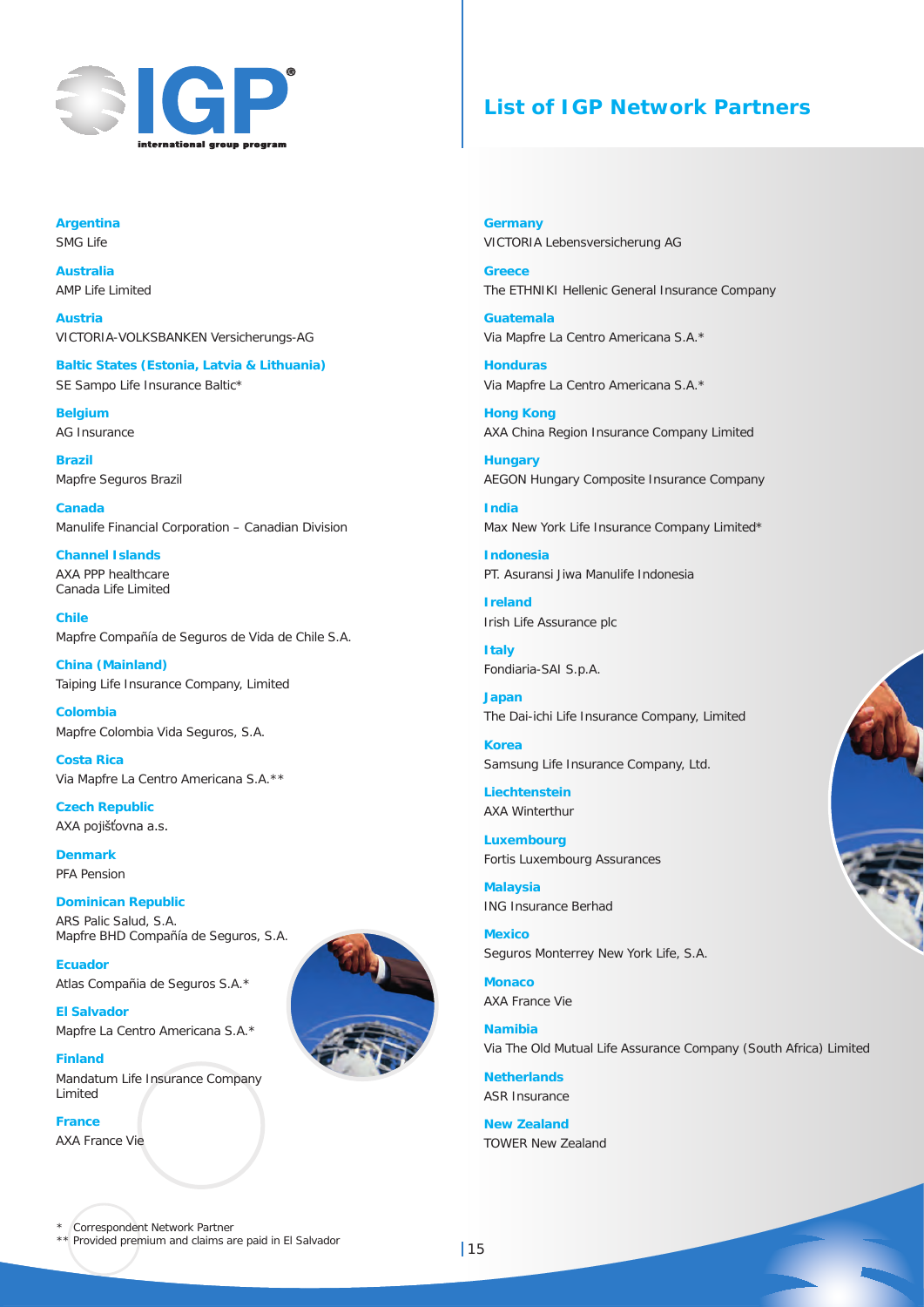

## **List of IGP Network Partners**

**Nicaragua**  Via Mapfre La Centro Americana S.A.\*

**Norway** Storebrand Livsforsikring AS

**Panama** Via Mapfre La Centro Americana S.A.\*

**Paraguay** Mapfre Paraguay Compañía de Seguros S.A.\*

**Philippines** The Insular Life Assurance Company, Ltd.

**Poland** WARTA Life Assurance Company Limited

**Portugal** VICTORIA-Seguros, S.A.

**Romania** Aviva Asigurari de Viata SA

**Russia** Aviva Insurance Company, ZAO

**Singapore** Aviva Ltd.

#### **Slovak Republic**

AXA životní pojišťovna a.s., pobočka poisťovne z iného členského štátu

**Slovenia** VICTORIA-VOLKSBANKEN Zavarovalniska delniska druzba\*

**South Africa** The Old Mutual Life Assurance Company (South Africa) Limited

**Spain** Caja de Seguros Reunidos, Compañía de Seguros y Reaseguros, S.A. (CASER)

**Sweden** SPP Livförsäkring AB

**Switzerland** AXA Winterthur

#### **Taiwan (Republic of China)** Shin Kong Life Insurance Company, Ltd.

**Thailand**

Muang Thai Life Assurance Company, Ltd.

#### **Trinidad & Tobago**

Via Mapfre La Centro Americana S.A.\*\*



#### **Turkey**

Yapı Kredi Emeklilik A.Ş. (Life and Pensions) Yapı Kredi Sigorta A.Ş. (Health)

#### **United Kingdom**

AXA PPP healthcare (Health) Canada Life Limited (Life and Pensions)

**United States** Prudential Insurance Company of America (Life)

**Uruguay** Mapfre Uruguay Compañía de Seguros S.A.

**Venezuela** Mapfre La Seguridad, C.A.\*

## **Third-Country National and Expatriate Coverage**

AXA PPP International AXA Winterthur CIGNA International Expatriate Benefits (CIEB)\* Nordben Life and Pension Insurance Co. Limited





\*\* Provided premium and claims are paid in El Salvador